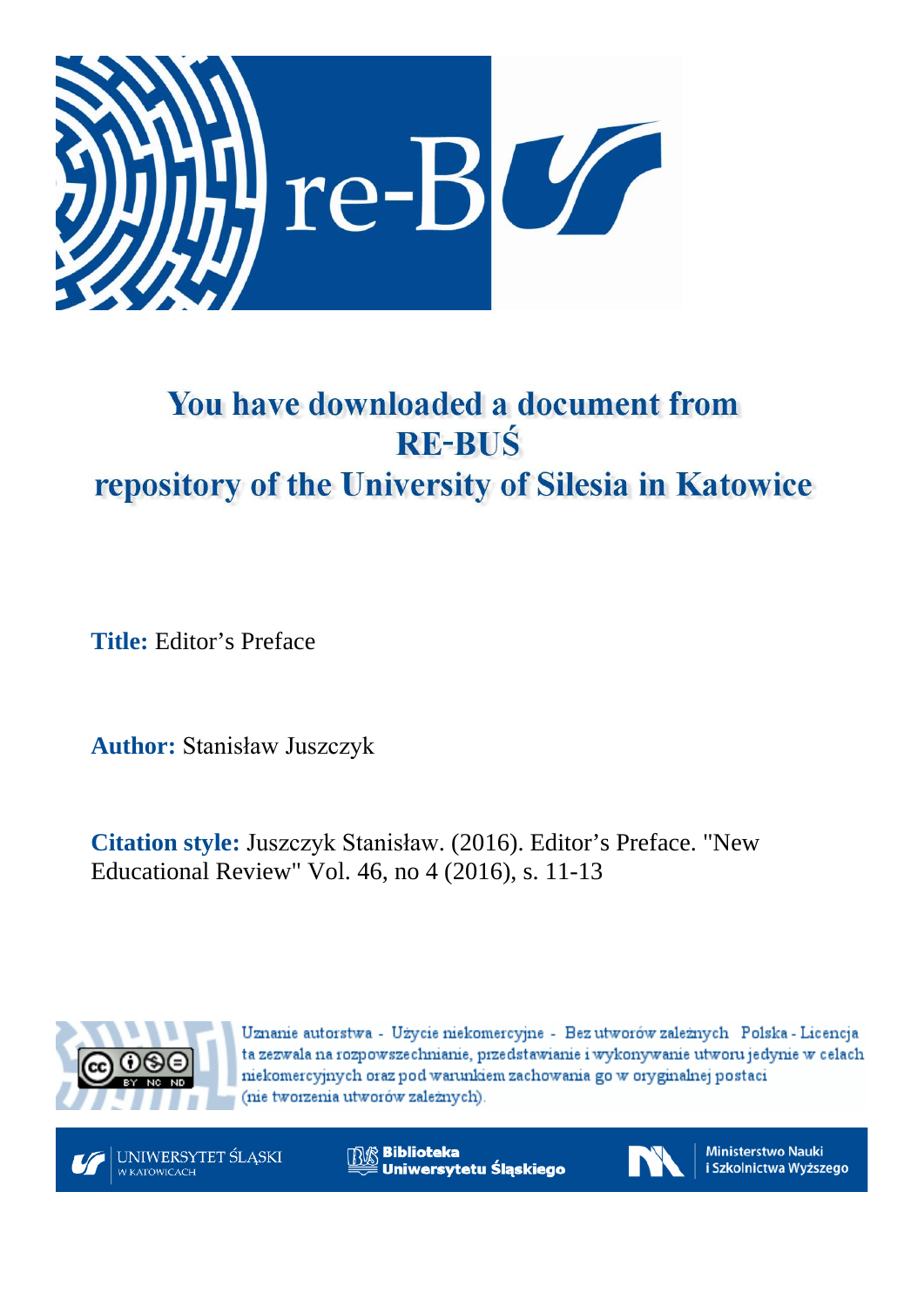*Stanisław Juszczyk*

## **Editor's Preface**

The fourth number of *The New Educational Review* in 2016 is the fourty-sixth issue of our journal since the start of its foundation in 2003. In this issue there are mainly papers from: the Czech Republic, Indonesia, Iran, Malaysia, Poland, Russia, the Slovak Republic, Slovenia, South Korea, Russia, Taiwan, Turkey, Ukraine, and the USA, because our journal is open for presentation of scientific papers from all over the world.

In the present issue the International Editors' Board have proposed the following subject sessions: Social Pedagogy, General Didactics, Special Pedagogy, Kindergarten Education, and Chosen Aspects of Psychology.

In the subject session "Social Pedagogy" we publish nine articles. The purpose of the study described by Tomasz Huk is to identify the number of children aged 10–12 who use Facebook, as well as how they use this medium. The objective of the research and development conducted by Ismail, Syamsul Bachri Thalib, Sulaiman Samad, and Ramian Mahmud is to create a description of the operational model of character education and to determine the effectiveness of a character education model in enhancing students' academic independence. The article by Blahoslav Kraus looks into the process of socialization and upbringing in contemporary families. The study described by Petr Kutáč addresses the weight of school bags as one of the risk factors for poor posture in pupils during mandatory school attendance. In their article, Olga V. Bezpalko *et al*. evaluate the criteria and indicators of the measuring of university education quality. The aim of the work by Monika Piątkowska and Elżbieta Biernat is an evaluation of the relation between risk behaviour of adolescents (bad eating habits, sedentary behaviour and abuse of psychoactive substances and stimulants) and fulfilling pro-health recommendations related to physical activity. In her article Katarzyna Front-Dziurkowska would like to signal that some life paths combine a few awful experiences implying an absence of support of the immediate environment as well as of institutional support by entities whose responsibility is to provide help. The study described by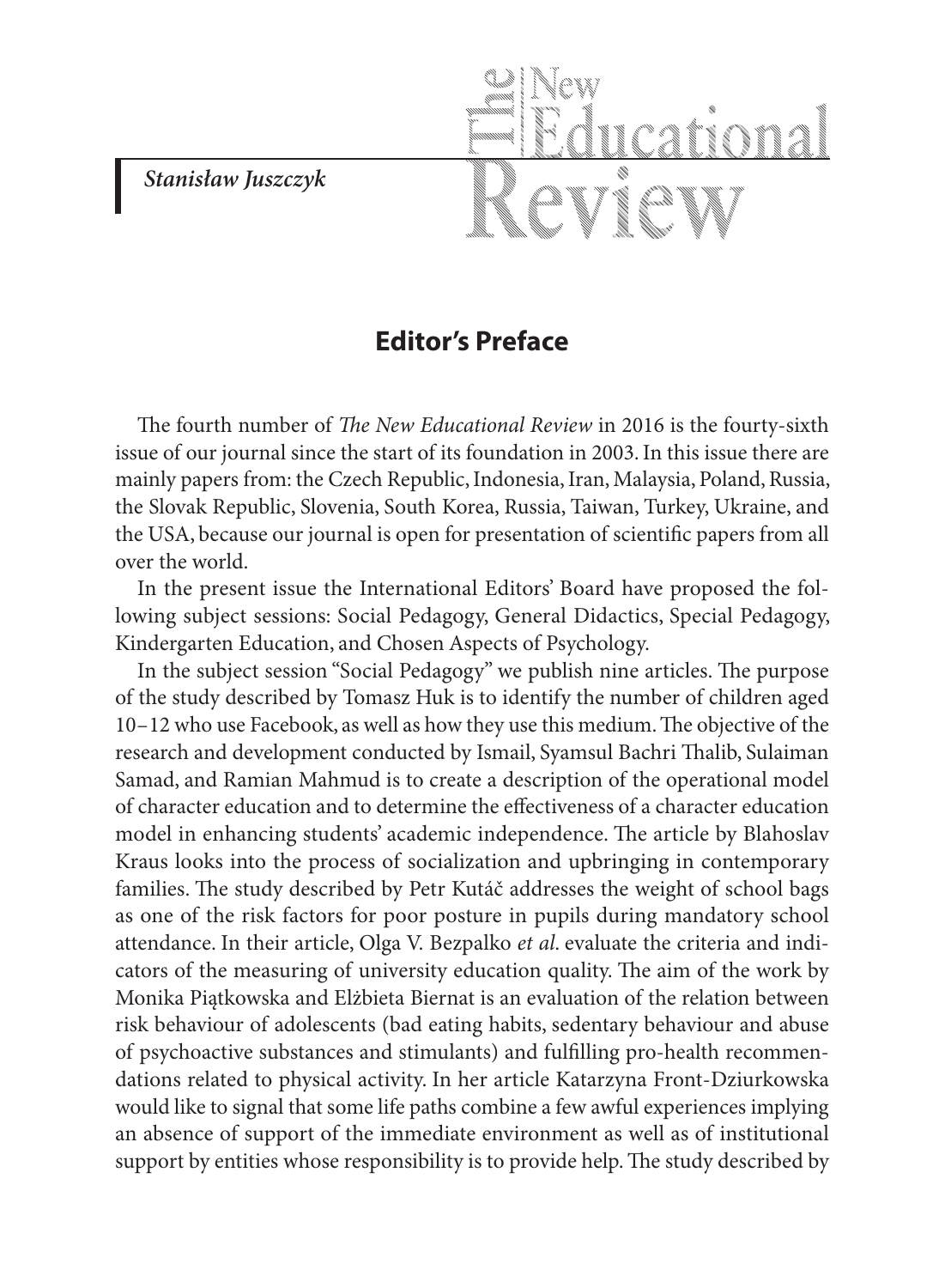Ingrid Emmerová analyses legislative possibilities and actual activities of social pedagogues in schools in Slovakia. The research conducted by Miriam Niklová and Michaela Šajgalová aims to monitor the current state of pupils' aggressive behaviour towards teachers.

In the subject session "General Didactics" we publish six articles. The purpose of the study presented by Ján Bajtoš and Mária Kašaiová is to present research conducted in the conditions of vocational education in the Slovak Republic, aimed to assess the effectiveness of the use of interactive whiteboards for teaching vocational subjects. Alicja Gałązka and Magdalena Trinder investigate the relationship between locus of control and achievement in second language learning, when using reading and listening as the measure of learners success. The main purpose of the study by Cheng-Chang Tsai is to investigate the preferences of English-major students to determine their reading activities when they have the choice of reading a printed text or an electronic text. The study conducted by Slavica Čepon identifies the perceptions of the reasons for speaking anxiety in foreign languages for specific purposes by Slovenian students and their teachers. The paper by Stanisław Juszczyk and Yongdeog Kim discusses a new model of social learning that makes use of open educational resources and flexible forms of learning in Poland and in South Korea. In their paper, Marleny Leasa, Melvie Talaua, and John Rafafy Batlolona examine the effectiveness and practically of modules used to teach the elementary students in Ambon, Moluccas, Indonesia and as a result generate a thematic module based on a Numbered Heads Together cooperative learning model.

In the subject session "Special Pedagogy" we publish four articles. The object and aim of the undertaken surveys described by Katarzyna I. Bieńkowska and Agnieszka Woźniak is to assess the modifying impact of a child's language development on selected areas of their mother's functioning – the appearance of symptoms of depression, and concentration on the child's disability. In their article, Marta Licardo and Majda Schmidt determine differences in self-determination between high school students with and without disabilities and determine the influence of three predictors of self-determination in vocational education: gender, group and grade point average. Teresa Żółkowska describes the American model of normalization and its deconstruction. Disclosing the problems concerning the theoretical assumptions of the concepts of this model allows for perceiving the way in which society constructs the subject of a disabled person. The aim of the paper of Katja Roj et al. is to examine the effect of swimming activities on the development of swimming skills in student with physical disability and determine whether these activities also affect the student's general motor development.